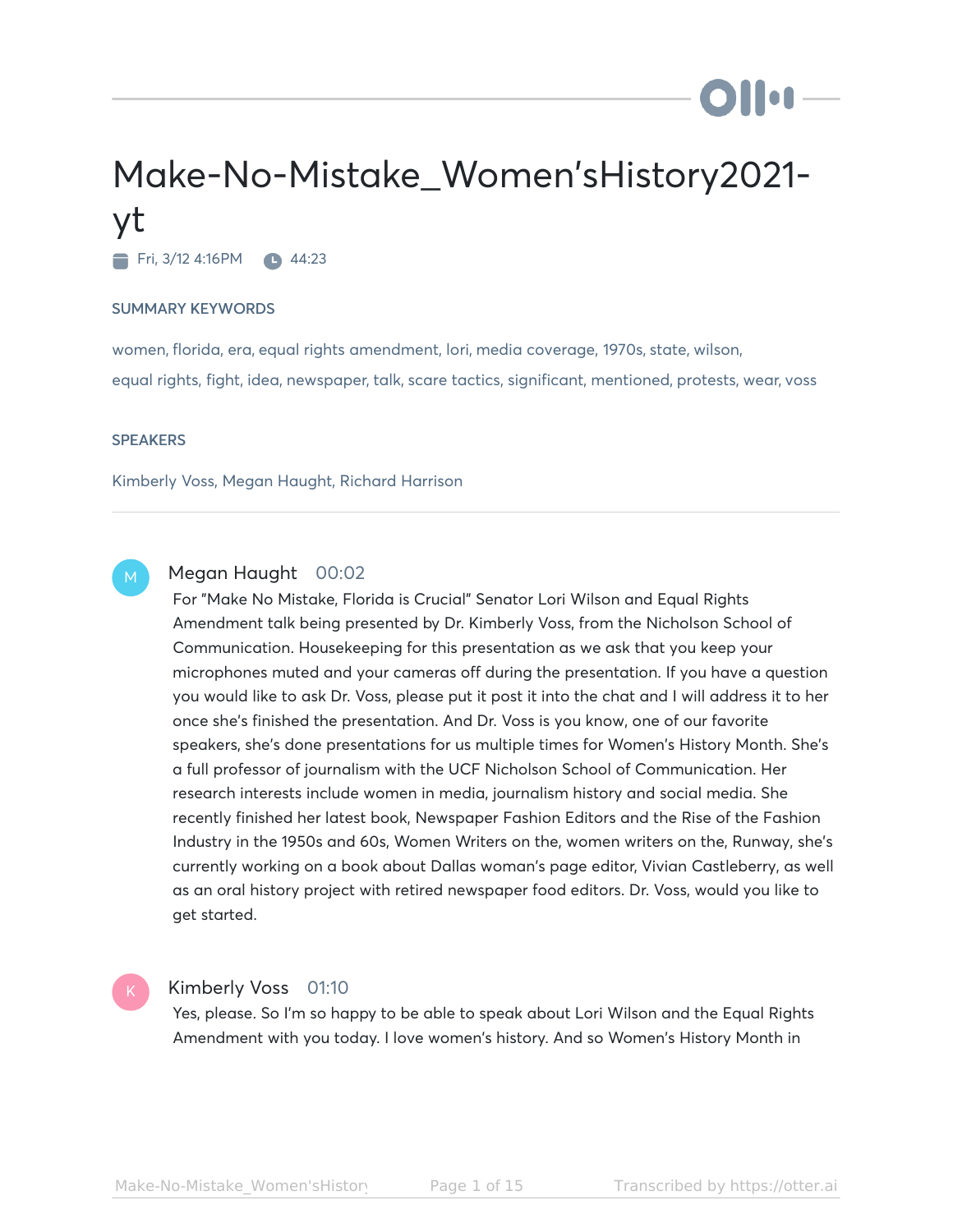March is my favorite time of the year. But what I think is especially important about the ERA, and Lori Wilson is how important it still is today, we still don't have an equal rights amendment. And when we get to the end, I'll talk a little bit more about that. Because it really is something that's continued to be debated. And I think at a bare minimum, we need to think about women's rights in the Constitution. Now more than ever, and so I think the ERA helps us with that. I'm guessing if you're from Florida, and you're watching this, you're familiar with Lori Wilson, because of her park, over in the Cocoa Beach area. And she was so significant when she was in the Florida Senate, in the 1970s. But she really became very much a private citizen after that. And so the role that she played in the Equal Rights Amendment nationally and in Florida is often overlooked. So I'm very happy to be able to talk about her today. So if you aren't familiar with the Equal Rights Amendment, I wanted to make sure that I at least put this up today. It doesn't seem very radical. If you look at it, the equality of rights under the law, Congress have the power. This amendment Shall take effect two years. None of this seems that radical, but at the time, when we talk about the late 60s, into the 1970s, it really was considered a very controversial, matter which side you were on, it was a great idea, a horrible idea. But this idea of equality of rights is something that again, hasn't gone away, we still discuss these things. When we talk about gender rights, it sometimes feels odd, I think some times in the last few decades. But to think about what women did or didn't have in the 1960s, and 1970s, which was kind of the height of what I'm going to talk about today. Married women couldn't have their own credit cards. They could not sign a mortgage or a lease. In Florida, they couldn't sit on juries in the 1960s. And so there was this idea of equality was incredibly important. So that was silly, as we'll talk about some of the fights about it. But this is still something that is important. Some legal scholars have said that the 14th amendment gives women rights. In other words, you don't need an ERA because of the 14th amendment. But other legal scholars, and the late Supreme Court Justice Antonin Scalia also said that the 14th amendment doesn't give women equal rights. It's probably the only thing that he and I agree on. But it's why we still need to kind of talk about that. Section two here, Congress will have the power. Part of the question there have to do with the federal government versus states rights. And I think, you know, we've seen so much of that and we talked about to the virus or closing schools or wearing masks. It's this this kind of dynamic between what the federal government says we should do and what states say we should do or could do. The third part is in some ways, the most significant to talk about the ERA. So here, this amendment Shall take effect two years after the date of ratification. And, of course, this goes back decades now. And many legal scholars have said because of changes to the Constitution in the 80s, that section three doesn't really have the staying power. In others, we could still do something about that at this point. It's hard to as I mentioned at the beginning to talk about the ERA in Florida without talking about, Lori Wilson if can tell from this picture, she was quite attractive. And that made her significant in terms of media coverage. Because many have compared her to kind of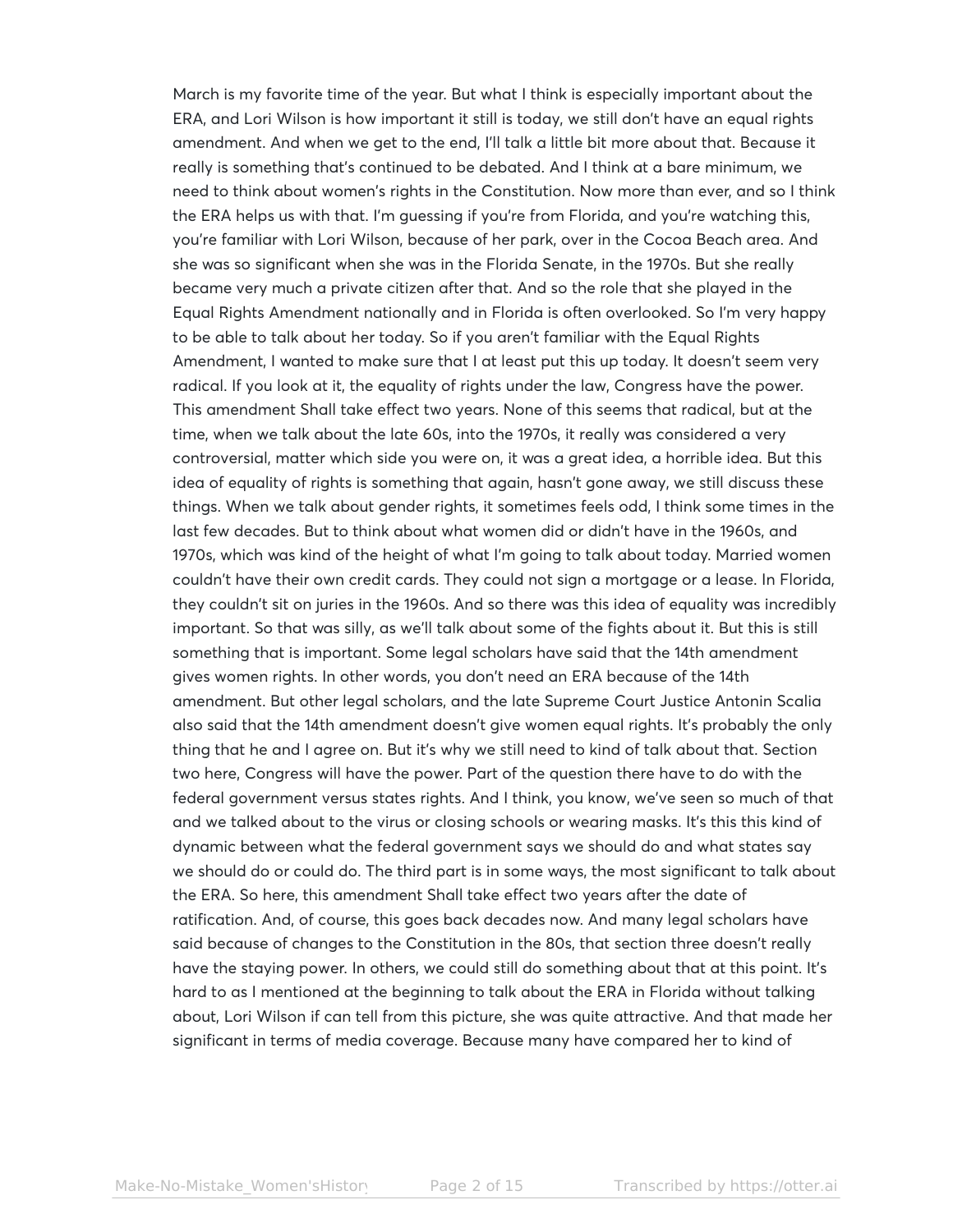Gloria Steinem in that she could be for the ERA which was considered kind of antifeminine, but also be very camera ready. One of the things I loved about Lori is that she always wore a white suit, going back to the suffragettes of previous years. So she would wear this white suit when she went throughout the state of Florida to talk about the significance of the Equal Rights Amendment because she was the main sponsor. Just to give you a little bit of background about Lori, Governor Kirk, in 1969, appointed Wilson to fill a vacancy on the Brevard County Commission. She was the first woman in the state to receive this kind of gubernatorial appointment. She was elected to a full term on the commission in 1970. She was elected commission chair in '72, the first woman in our state to have that position. In November of 1972, she was elected to the Florida Senate, she was just the third woman in our state to be elected to that position, and the very first independent to serve in the legislature's upper house. She was reelected in 1974, and served until 1978. At this point, she did not have any political experience other than some volunteer work. She had moved to Florida, from the Carolinas, when she got married, she had two young children. She later was a divorcee, which was kind of a big deal at the time that a woman would run for office with that as knowledge. So again, just some background from Florida ERA. The proposal was before the Florida Senate for the first time in '74. It failed by a vote of 21 to 19. The action of the House failed by 64 to 54. Try it again in '77. And it failed again. Now, at this point, we needed a certain number of states to be approved. And so Florida was considered significant which goes back to the title of my talk was that if Florida would pass this legislation, the rest of the other states in the south would and it was they overestimated and underestimated Florida in many ways. So when I looked at what I'm talking about today, I looked at the Miami Herald coverage of the Equal Rights Amendment in the 1970s. At that point in time, the Miami Herald was a statewide newspaper. I also looked the raw data from the New Directions for News study was housed at the University of Missouri. And so what they did in the New Direction for News in the 1980s was look back at all the coverage of the ERA from across the country. And so I looked specifically at what Florida newspapers and some national media outlets had to say about Florida in the ERA. I just looked at television news clips from the the Vanderbilt University Television Archives, as well as the Tallahassee Democrat just be able to give some kind of comparison that I'll talk to you about. So some more, brief background, delivered that way women's liberation movement in 1963 is when the Feminine Mystique was published, Betty Friedan, who really questioned what women's roles were and why women should be happy about being in the home and have their their value as wives or mothers rather than being in the workforce, or club work that was common for middle class and upper class women at the time. It is worth saying that the Feminine Mystique was pretty much only reviewed in the women's pages of newspapers. So in other words, this was about women reading the book rather than it being pushed out in many books sections which are common at the time. 1968 with the protests at the Miss America Pageant, this idea that, again, women's appearances were the only thing that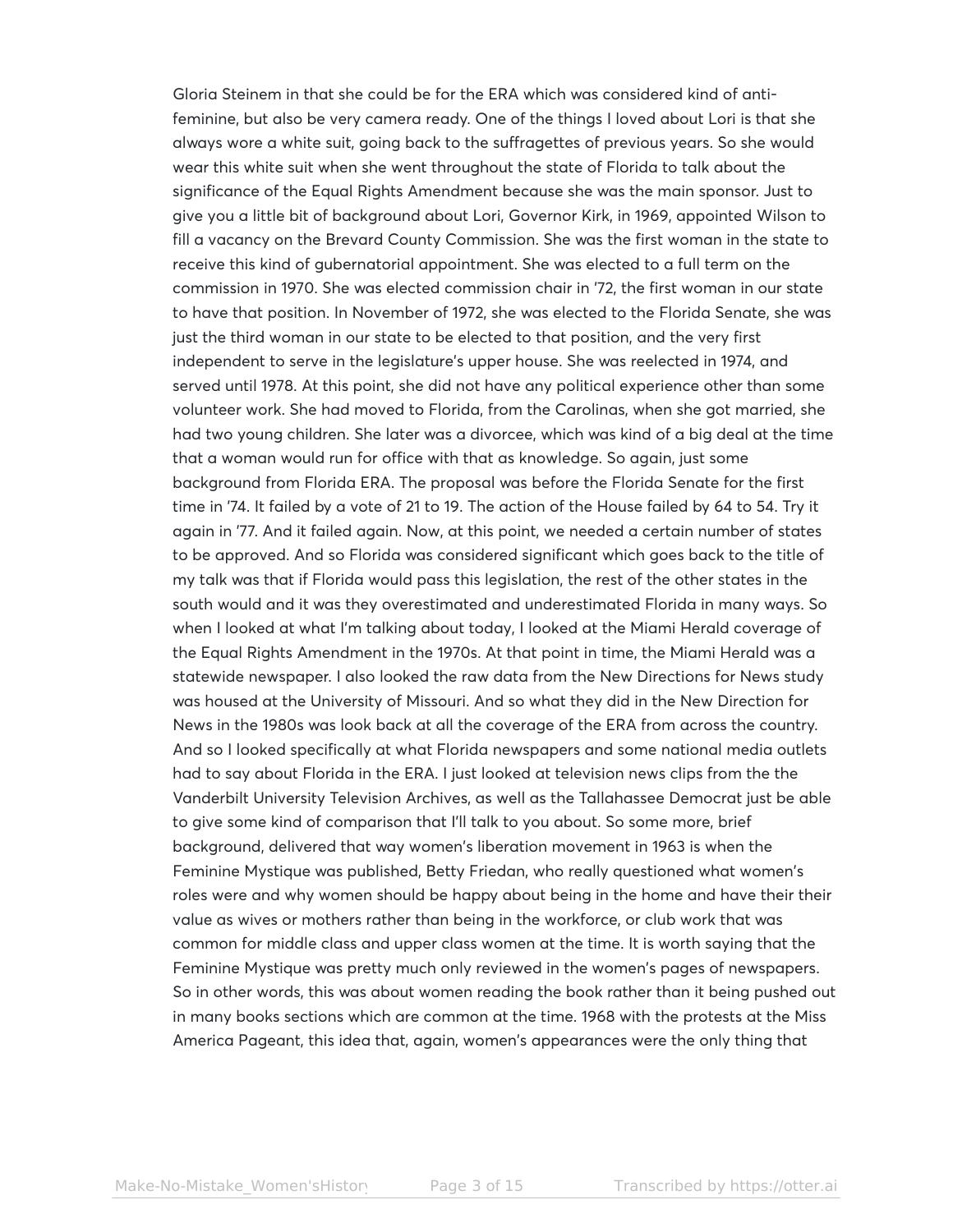matters versus what they were actually doing. And the March for Equality 1970, which is sometimes called the strike for equality. And the idea here is we'll talk about marches coming up with that women were taking out a public role, questioning what the role was in society. And this kind of laid a foundation for kind of what happened in Florida with the Equal Rights Amendment because there was this awakening, if you will, or understanding about women's roles. And the things that were standing in their way, as I mentioned, the inability to have a credit card or be able to rent an apartment. So media coverage, as a journalism professor, is based on news values. And those kinds of things that make news are based on things that are kind of not the norm, if you will. So one of the examples with our journalism students, if traffic is going just fine, it's not a story, there's a horrible accident, or something happens that we get stuck in traffic, that becomes a story. So news values are based on some very specific ideas. And so one of the things that's important about looking at the ERA in Florida and Lori Wilson are the marches, the protest, and the speeches. And part of this is because often the women who are involved and some men, um, they had name value. And so they were going to be covered for that part. But the idea of protest, marches, things that made good photos or good television, also were significant. And that also helped me study what had happened. So here, for example, is a photo of one of the marches. In the center here, kind of where the the sign goes down, is a woman by the name of Roxy Bolton. And she was quite significant in pushing the Equal Rights Amendment in Florida, she was also one of the first members of NOW, the National Organization for Women, in Florida. And she had several children. And so she pushed for the Equal Rights Amendment as a family issue. And as I'll explain to you today, the idea of family and the Equal Rights Amendment, both sides kind of tried to use that argument in different ways. But this idea of marching and going out in public and fighting for equal rights, it was really significant. This was not a time where necessarily lots of women had been arguing for equal rights or looking for this. Now, of course, this does come out of the 1960s, right, where we did have protests, the burning of draft cards, um, you know, I mentioned to you earlier, this, this 1968, Miss America pageant, well, that's where the rumor about burning bras came from, no one ever burned a bra, you had to have a permit in New Jersey, to be able to burn anything. And so that never actually happened. But those kind of myths kind of led to this idea of the angry woman, and the family woman. And that was a big part of what media coverage chose. And again, this is not like an on purpose that someone sat around thinking about this. But in looking at the coverage, it was a big part of what media scholars call the catfight. If two women or two groups of women are fighting with each other, eh, no one can decide what the answer is. And they can kind of move on. But these were the kinds of things were happening throughout Florida about the Equal Rights Movement and and other places across the country. On the other hand, you had women that were definitely anti-ERA. And there was a lot of coverage, go back to my previous photo of, you know, these women who were very aggressive, if you will, very assertive. And then you had, what kind of media coverage was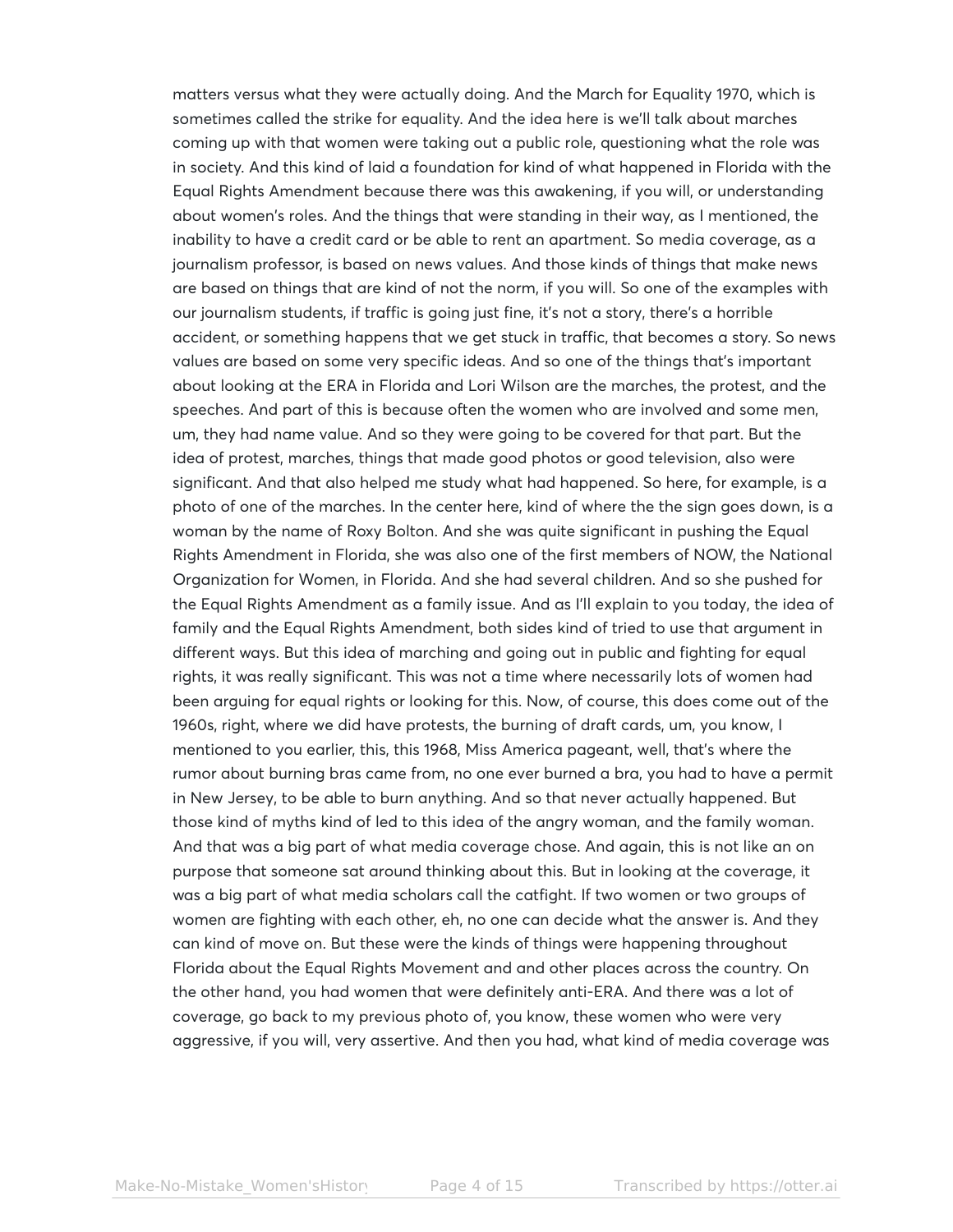the nice woman. So these were women that were consistently wearing skirts at a time were wearing pants was considered a little bit outrageous, in many, many workforce, and political arenas, and this idea that these women were fighting about. And again, this is the catfight idea, right that two women, two sets of women are fighting. This idea was that if you were for the ERA, you were against traditional roles for women. So if you said that you were pro-ERA or anti-family. Another example the idea of the ERA that this side we talk about was that there would be male playboy bunnies, and that women would be forced to play football. So there was this kind of dynamic that was very female based about which side you were on. And again, this is in Florida. One of my favorite quotes came from a political think tank. Make no mistake about it. Florida is crucial as far as it goes, so does South Carolina. And that would prove for the momentum in Illinois. Of course, Florida never does pass it. But it is interesting, I found in looking at this research that one Florida was considered the deep south in some ways. Because, you know, it's often been said, the further north you go in Florida, the further south you get. So Florida was complicated. In that way, they were not they didn't have the history that the deep south traditionally had about gender roles. Now, the passage in Illinois was mentioned because Phyllis Schlafly was kind of the the leader of the anti-ERA. And if you're interested in this topic at all, I highly recommend the Hulu series Mrs. America, which largely puts Phyllis Schlafly at the center of the anti-ERA. One of my favorite things about that show was that the women from Illinois, the anti-ERA women, she was from Alton, Illinois, which is just over the border from Missouri, just outside of St. Louis. So she and her colleagues drove up to Chicago, and gave away bread, under the theory that women should be in the home in the kitchen making bread. And many of the people got sick because their bread was so bad. So not everything worked out for Phyllis, even though in many ways she ultimately won. And I should mention, Phyllis died recently, last couple years. And since then, Illinois did pass the ERA after her death. So here's a photo from the archives of the Stop ERA. And part of what happened, if you look at the images that were in the media at the time, is you had these very serious ERA women. And a lot of the images for pro-ERA. Women in tie dye kind of out their hair. And so a lot of what happened was just simply putting reasonable serious women against frivolous women in terms of the images of the time. And again, although this was Florida, it became a national issue, because the theory was that if Florida went so would South Carolina and some other southern states. Have another parade. The National Organization for Women, who again, in the state of Florida, was Roxy Bolton out of Miami. And so there was this was a very media heavy image. It made for good TV, for good newspaper. You'll notice there and kind of the middle of that is a sign for Alan Alda, who, if you don't know was a very famous actor, M\*A\*S\*H and other things back in the day back when there's only so many shows you could watch at a given time before cable. And it was interesting and looking at the media coverage, how many celebrities came to Florida to talk about pro-ERA? Interestingly, there was a lot of people pro-ERA, it was really only Phyllis and a handful of her colleagues that ever came to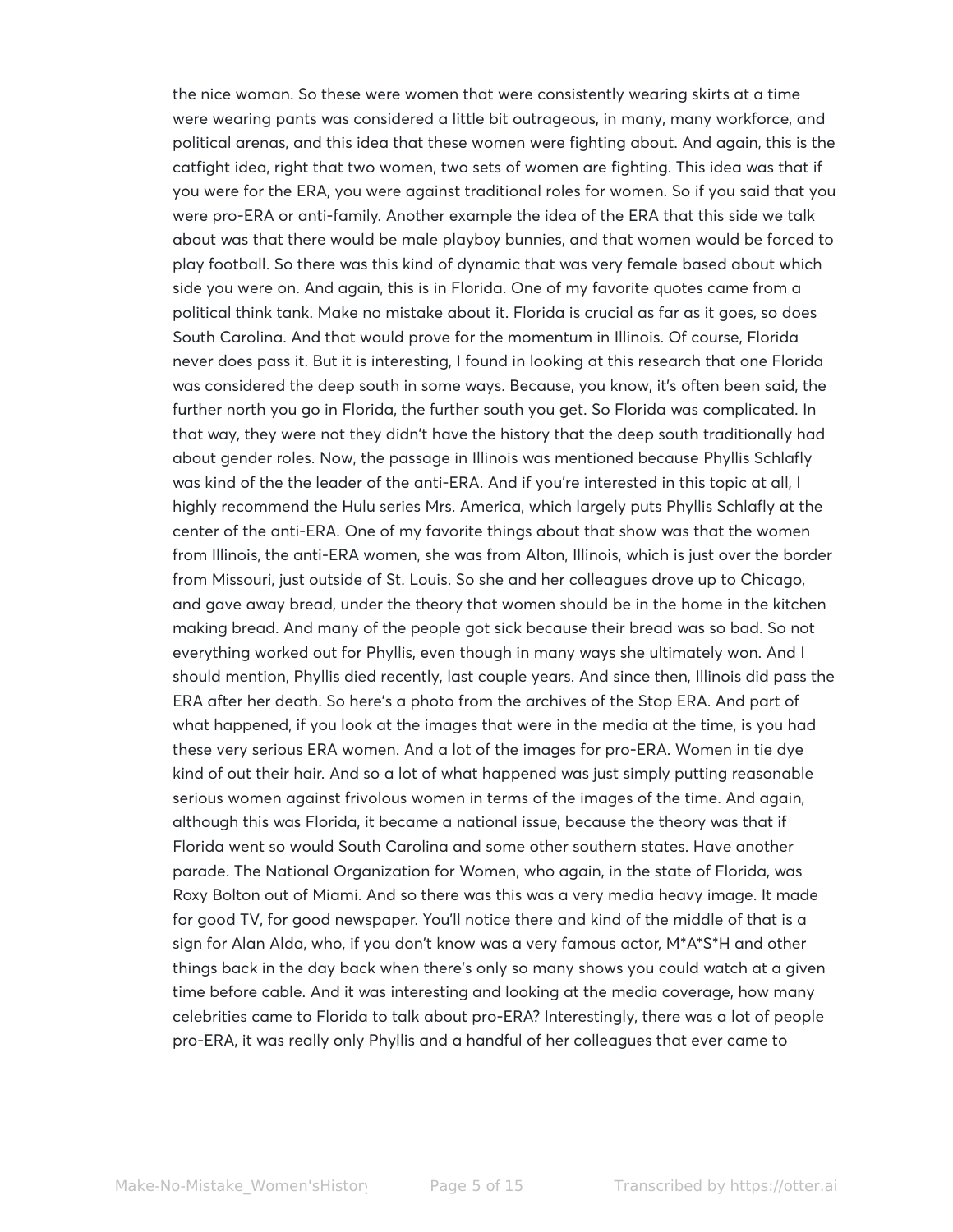Florida to kind of give the other side. And of course, that's always the challenge in media coverage, right is one side for one side against where they almost seem equal, even though there were polls and surveys and other things that showed that it was not one side or the other. Most folks were actually pro-ERA. Phyllis Schlafly came down to Miami to speak at one point in time. And one of this kind of scare tactics, if you will, was if the ERA passed then there would not be separate bathrooms, which of course we've seen in recent years talking about gay and trans rights. This idea that you have to be scared of bathrooms. And one of one of the people that she debated against, asked Phyllis who had several children, if she had separate bathrooms in her house based on gender for her kids and she was silenced in that moment. As I mentioned, there were a lot of celebrities that came down. And again, this caused media coverage. This is Marlo Thomas, who of course, was famous TV personality in her day. And she spoke out quite a bit about the ERA, she visited Florida several times. It was lots of big turnout. And again, we didn't see that on the other side, you don't see a lot of information having to do with celebrities that were anti-ERA, you had a few local folks. And again, Phyllis, of course, but this discussion about what women's role should be treated as if, you know, it was one side versus the other. But it certainly didn't seem that way based on who came to speak, based on the debates, and based on surveys of the time. So there was a, as I mentioned, there was quite a bit of anti-ERA paperwork, propaganda, if you will, that existed at the time. So this headline here, you can't fool Mother Nature. That was a big part of the pushback from the conservative side against the Equal Rights Amendment. And this again, this idea that women weren't gonna play football men are gonna be playboy bunnies. We won't know who's in charge of a family and doing this, that or the other was pretty common. And so several of these things on the slide, which came again, from the anti-ERA group, just weren't right. So if you look here, ERA will hurt the family, the ERA will invalidate all state laws which require a husband to support his wife in a divorce. And that simply was not true. Another kind of common scare tactic was about the draft. If the ERA passes, then women will have to leave their families, leave their children and go fight abroad. And again, this is going back to the 1970s. Of course, none of that has ever happened right since then. But these scare tactics were repeated over and over again. You'll notice here that the ERA will compel states to set up tax payer financed childcare centers. Well, this was a time where there were a lot of news stories that if a woman worked outside of the home, her children would become criminals. I mean, this was in the newspaper. And there were government sponsored studies that showed this. I found this especially interesting in in listening to President Biden last night talk about funding for childcare, right? I mean, in some ways, we've come so far, in talking about the ERA in the 1970s till now, although again, we still don't have a passed Equal Rights Amendment in our country. I also like this quote from Senator Wilson, during a long history of struggle. They're talking about concrete, there's methods that inspire patience. And that was a big thing that was a challenge for the pro Equal Rights Amendment women. This idea of marching, the idea of protesting, writing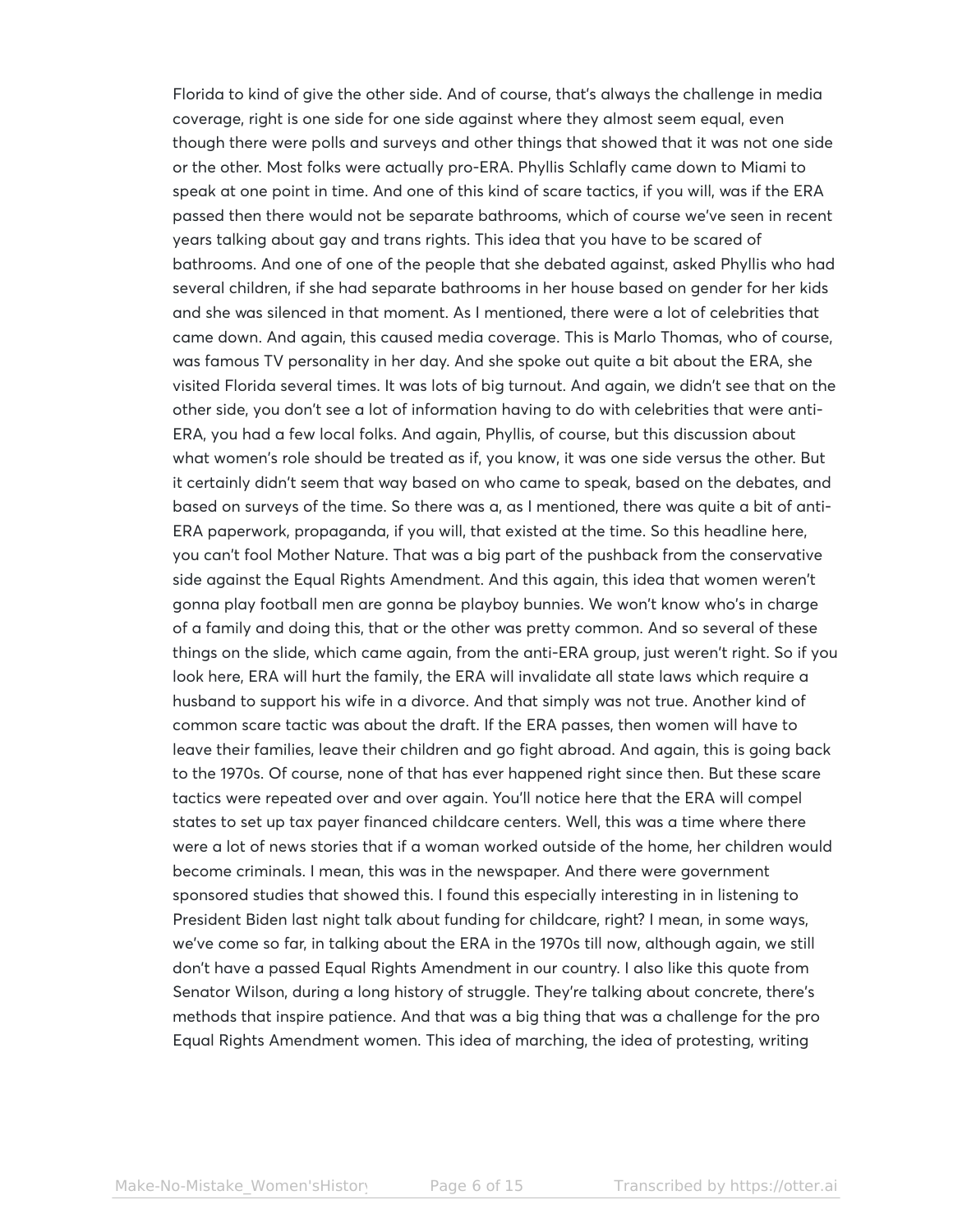editorials speaking to the press, were really considered that these women were very angry, and they certainly weren't feminine pro-family. They didn't care about their country, you know, their place should be in the home, that sort of thing. And Lori, really pushed hard across the state in the national news to talk about this issue. And of course, as I mentioned, she was a divorced mother of two. She had struggles. She eventually married the head of the Gannett company. Gannett is the newspaper chain that puts out USA Today, Florida Today, many other newspapers. And so even after she was out of office, she spent a lot of time talking about women's roles. She actually spoke to executives in her husband's company to encourage the hiring of women at a time that didn't happen. I think it's worth mentioning, in terms of media coverage, how few women were in decision making media posts at the time. After a series of lawsuits, women were finally hired in bigger numbers, at newspapers, TV stations, radio stations, not until the 1970s so when you have these women like Lori, talking to reporters, they probably weren't talking to women. If they did that news stayed in the women's section, so it's not something that men would have read about. Because a woman's pages was of course considered things that only pertain to women. But Lori really pushed hard. When I look back at her speeches, which I was able to find the archives she, she made excellent points and really push hard and again was kind of a very media savvy kind of lady in her own right and because of her marriage. And so she did really have a significant position throughout the 1970s. It's worth mentioning that several men were also helpful for the Equal Rights Amendment, not in the same numbers as women. But Roxie Bolton's husband started a group for men who wanted to push for the Equal Rights Amendment. And so there were some men that you would find, but more often than not, it was treated as this catfight concept. These women can't get along. They can't decide what they want. Lots of media stories where the reporter would find a woman that was like, I don't want equal rights, and that kind of became the lead. But there were lots of protests that did involve at least a few men and looking at the photos. So again, this, oops, this did get media coverage across the country. This picture right here shows Lori Wilson crying after the ERA doesn't pass. And this photo was used so often that it just seems so gendered. Said you have the crying woman, right, who doesn't get what she wanted, who fought so hard, and didn't get the votes to go her way. And just kind of looking back at broadcast coverage. So the ABC News had less than a minute of coverage about the Florida ERA, CBS did 3.5 minutes, NBC did five minutes, and did include Wilson. In one of the histories of the ERA in Florida, it was noted that when the TV cameras would come in, they would focus on Loi, and every time that she would speak, you would hear this background noise of all the cameras. Because this idea that she was so camera perfect for making an argument, in the same way that Gloria Steinem often gets credit for being feminine and being the person that could kind of lead the fight, that she wasn't a man-hater or negative in that way. So some ope, sorry, some further material and I will send this onto the library. I wrote about the Florida fight for equality in the Florida Historical Quarterly,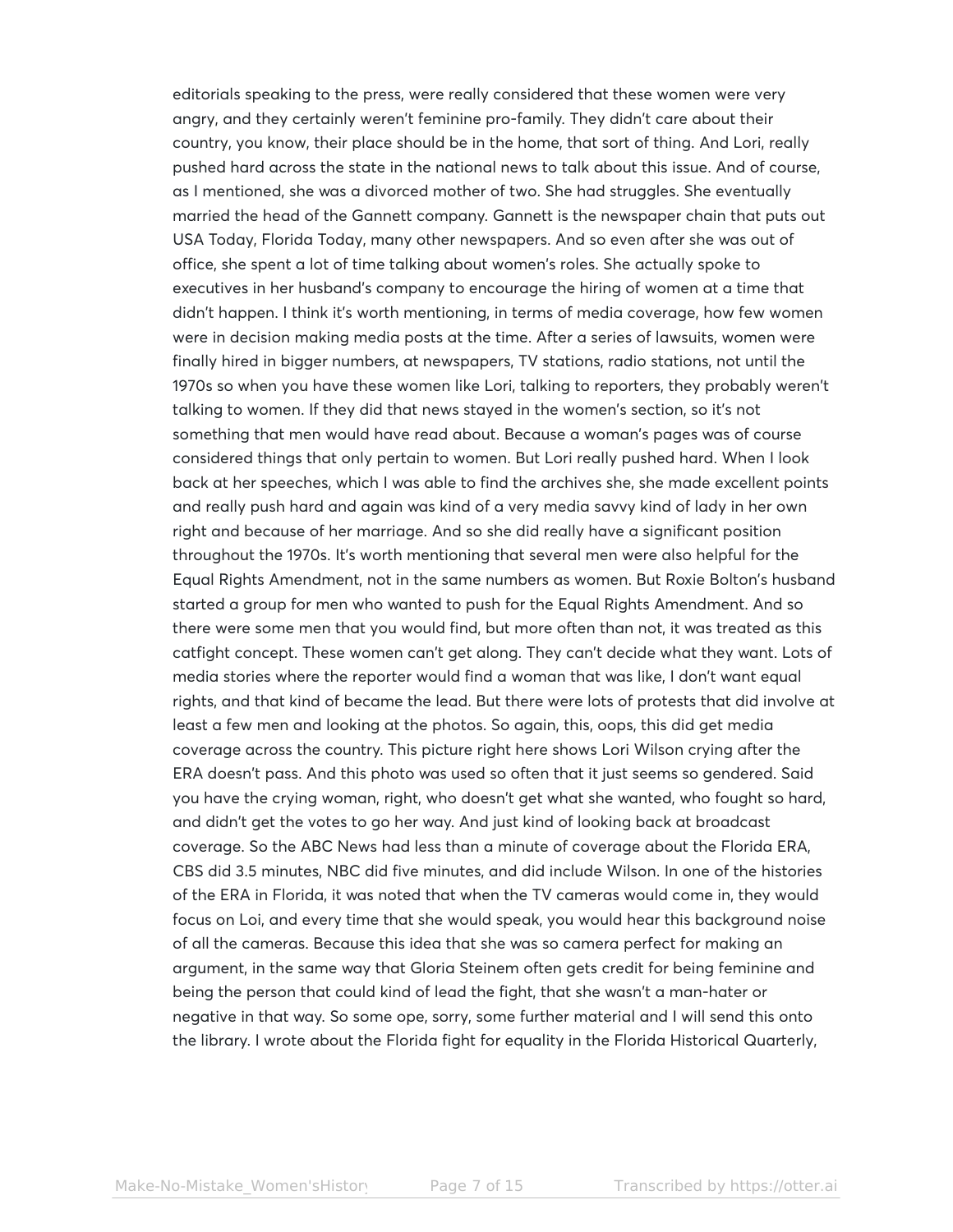with lots of the photos that we showed today and that I spoken about where I kind of took apart what the mediated argument was. Because so much I think of what these women are fighting for has kind of gone away now like I, it would be interesting to have a nice debate about the Equal Rights Amendment today, and it does happen periodically in the Florida Legislature. But this idea that, you know, bathrooms and alimony and the draft like all these things have been accomplished. But yet there's still a place for having an amendment to our constitution that give women equal rights. The late Ruth Bader Ginsburg often gave talks, it said that we are the only country in the modern world that doesn't have something like that in our Constitution. And I figured if she thinks so, I do, too. I also spoke about Senator Lori Wilson and the ERA for Florida Frontiers, which is a radio show from the Florida Historical Society. And I'll be forwarding that on too, to be able to share a little bit more about Lori. I will conclude before questions. A little bit more about Lori Wilson. So Lori Wilson left state government in the 1970s. She ended up divorcing the Gannett exec Al Newerth. After that, she went on to get a law degree. But she didn't really have a very public roll. I was thinking about her a few years ago, in 2019, and searched to see kind of what had happened to her. She died in 2019. There was no funeral. This was of course pre-COVID. There was no funeral. There was no real recognition, recognition of her and I think in women's history months, it's incredibly important to talk about these women that don't get recognition, don't get discussion don't kind of have their place. Yes, she's got a very nice park, but I don't know if people really understand how significant Senator Wilson is. So I'm open for some questions or I can keep talking but at that, stop and ask for some questions.

#### Megan Haught 29:59

Richard's added a comment about a book we've got as part of the New Book Display called Looking for America, or Looking for Miss America: a pageant's 100 year quest to define womanhood.

Kimberly Voss 30:11 Oh, that's cool.

# Megan Haught 30:12

Yeah. And it's in the new white wavy shelves by the Student Union entrance.

Kimberly Voss 30:18 Awesome.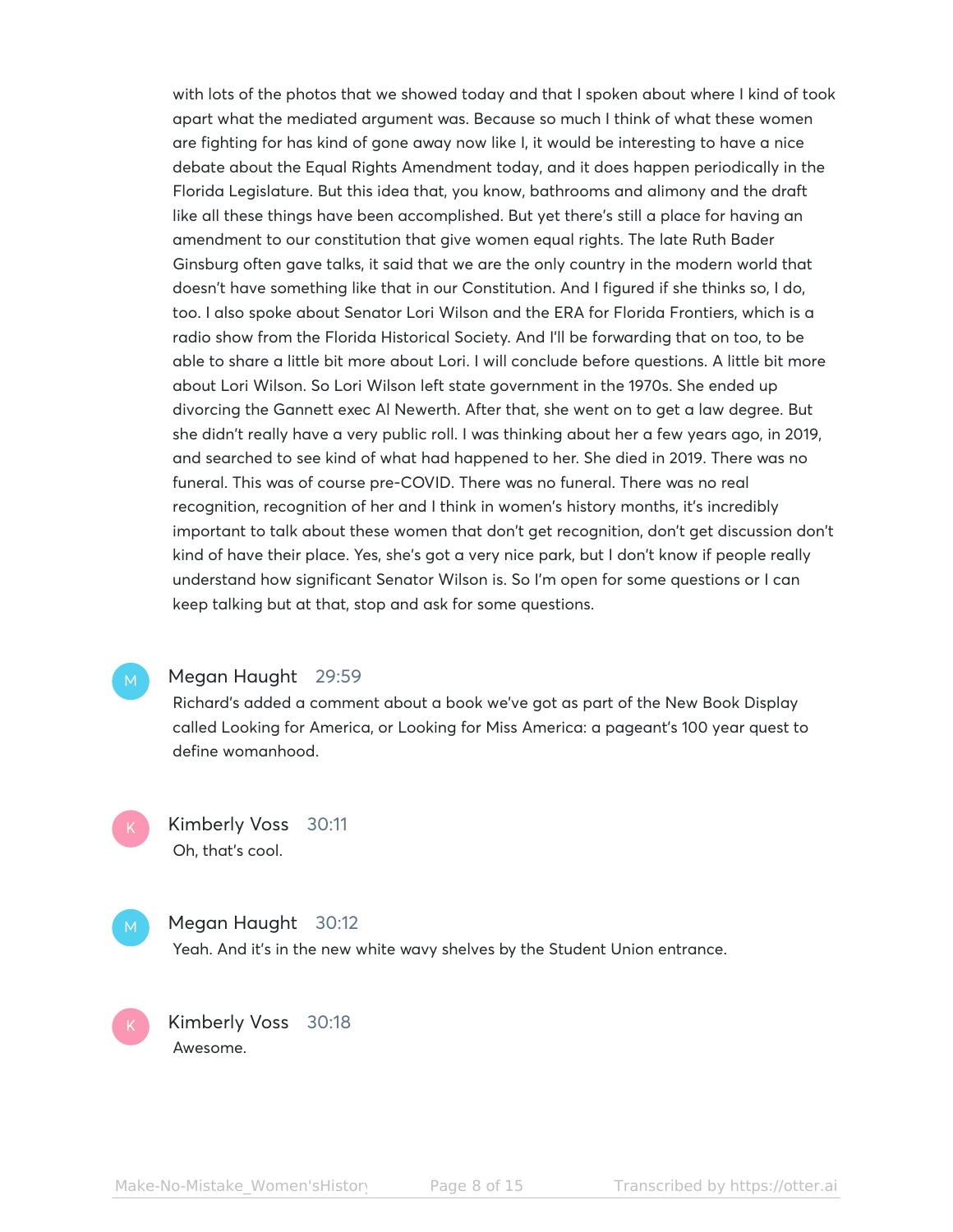# Megan Haught 30:19

And I had a couple of thoughts for with the draft because that has come up recently, I've seen in the news, when people say, Oh, we have to start adding women to the draft. And I do wonder about it as being an out of date concept, because we've had an all volunteer army for almost 40 years now. So why do we still have the draft in place? Warfare has changed tremendously, since the Vietnam era. So but it seems to still be used as like a scare tactic.

#### Kimberly Voss 30:51

Right? Exactly. Um, so when I looked at kind of like the seven reasons for, you know, why the ERA shouldn't pass. None of them really hold up today. And of course, the other part, I think of talking about the military and talking about the draft just overall is a concept that was used against women in the military who wanted to go into combat. So the whole idea was the women who did want, you know, not the draft necessarily, but women in the military that wanted to go into combat. The anti-ERA arguments were used against them to prevent them from doing the thing that they wanted to do, right, or race, you know, having that experience to get promoted to raise to the ranks, you know, that that sort of thing, it is almost jarring to see how those scare tactics have been eliminated. But yet, having the ERA has not happened. In fact, some states have tried to rescind their positive ERA votes.



# Megan Haught 31:54 Oh, wow.

# Kimberly Voss 31:55

Yeah. So it's kind of creepy. So, you know, after these, these positive votes in the 1970s, some state legislatures have tried to rescind that. But I believe every governor has said no. So even though they're trying. But again, I think if you have Supreme Court Justice, saying we need it, saying that the 14th amendment does not protect women for equal issues. I do think it's something that's worth discussing. I've been in Florida now for more than 12 years. And it's come up almost every year still in our legislature. It's also worth mentioning that of course, we didn't pass a woman's right to vote either. Until we symbolically did it 19 in the late 1960s. So, you know if we have a complicated relationship with gender and power and legislation in our state, but this, this push keeps happening, you know, it's not an old story.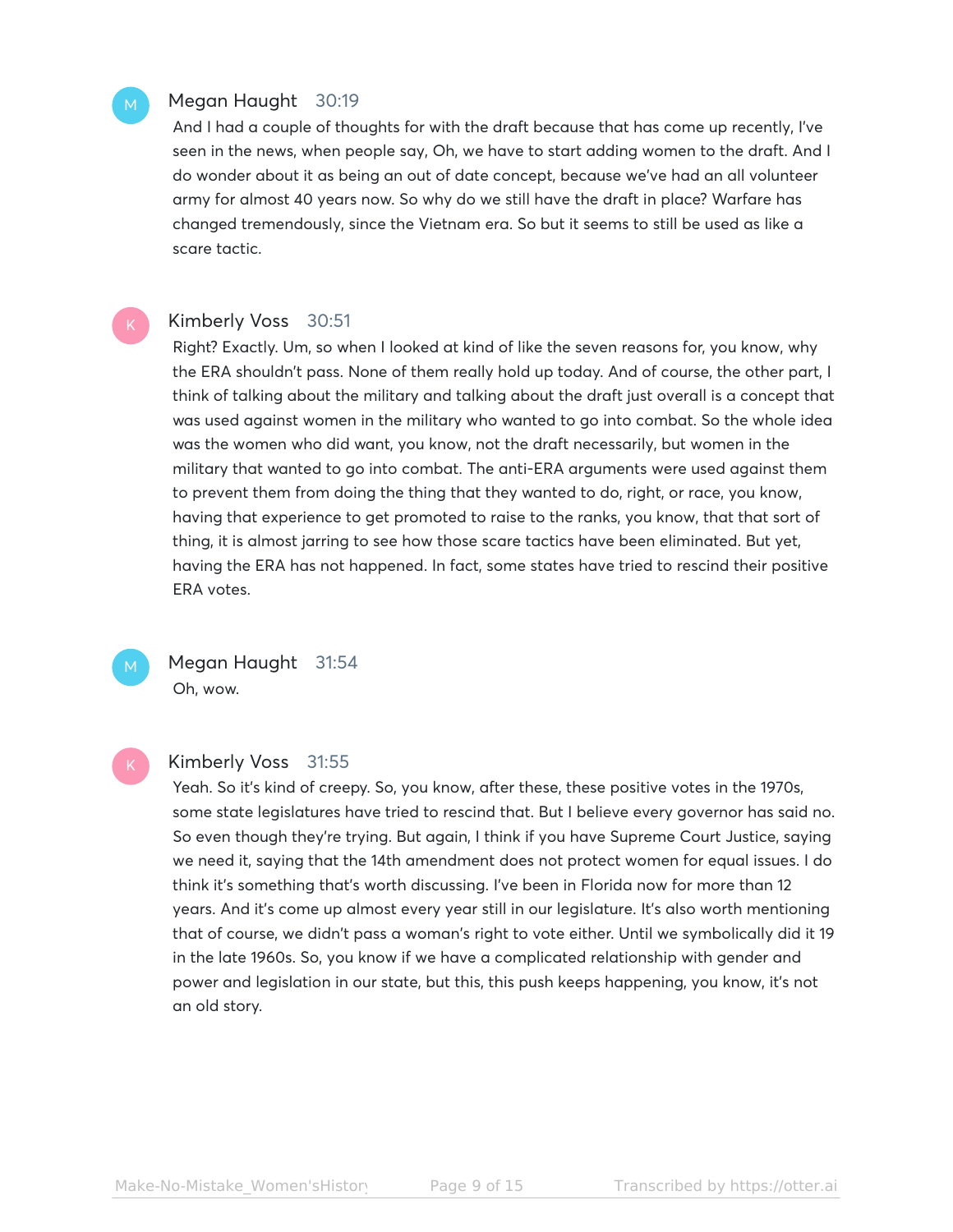#### Megan Haught 32:53

I've seen it pop up multiple times. Richard just commented sharing information on another book, about opposing dress codes in the ERA fight and its called Dressing for the Culture Wars: style in the politics of self presentation in the 1960s and 70s. And it's an ebook available at UCF Libraries.

#### Kimberly Voss 33:15

Oh, my goodness, I've never heard of that. But I'm gonna be looking at it up after that something for sure. And that's one of the things I teach my journalism history class. One of the women I study she had, she was the publisher, which is pretty much the top job you can get. And one of the first women in the country, one of the first things she did, when she got that position was changed the editorial policy to her newspaper to be pro-ERA and allow women to wear pants. That was in the mid 80s, there was a rule that the women at the newspaper could not wear pants. So these things that you know, sometimes I think it feels old, because you know, particularly now, because we go to the store in our sweat pants, or pajama pants or whatever, we barely get dressed up. But these are things that are not that long ago. And it was almost always women that fought for themselves as well as others for these reasons. I mean, the ability to wear what you want it to do, particularly when you're a reporter, and you might be chasing down a source. The idea that you might be in a very physically challenging environment, and you weren't allowed to wear pants. It seems jarring, but that was the mid 80s.

# Megan Haught 34:30

And I still see that pop up today. I've seen people in administrative positions, broken a toe still standing there in four inch stilettos because it's expected that they're in a suit and high heels. Women still face a lot of judgment about if they're not wearing makeup. Oh, they're sick or they're not putting any effort out and it affects promotion.

#### Kimberly Voss 34:52

Yes. Well and and you know, that was a big thing that these women were fighting. As I mentioned, the burning bras concept was actually was called a freedom can. In '68, the Miss America pageant, and what they were tossing in, there was mascara and curling irons, the whole purpose of what they were trying to say, even though it got reduced to burning a bra. The whole concept overall is why women had to go through that when men didn't. And what happens to you, if you reject a very traditional, feminine concept, I sometimes look at what these women wrote and just think they were decades ahead of

M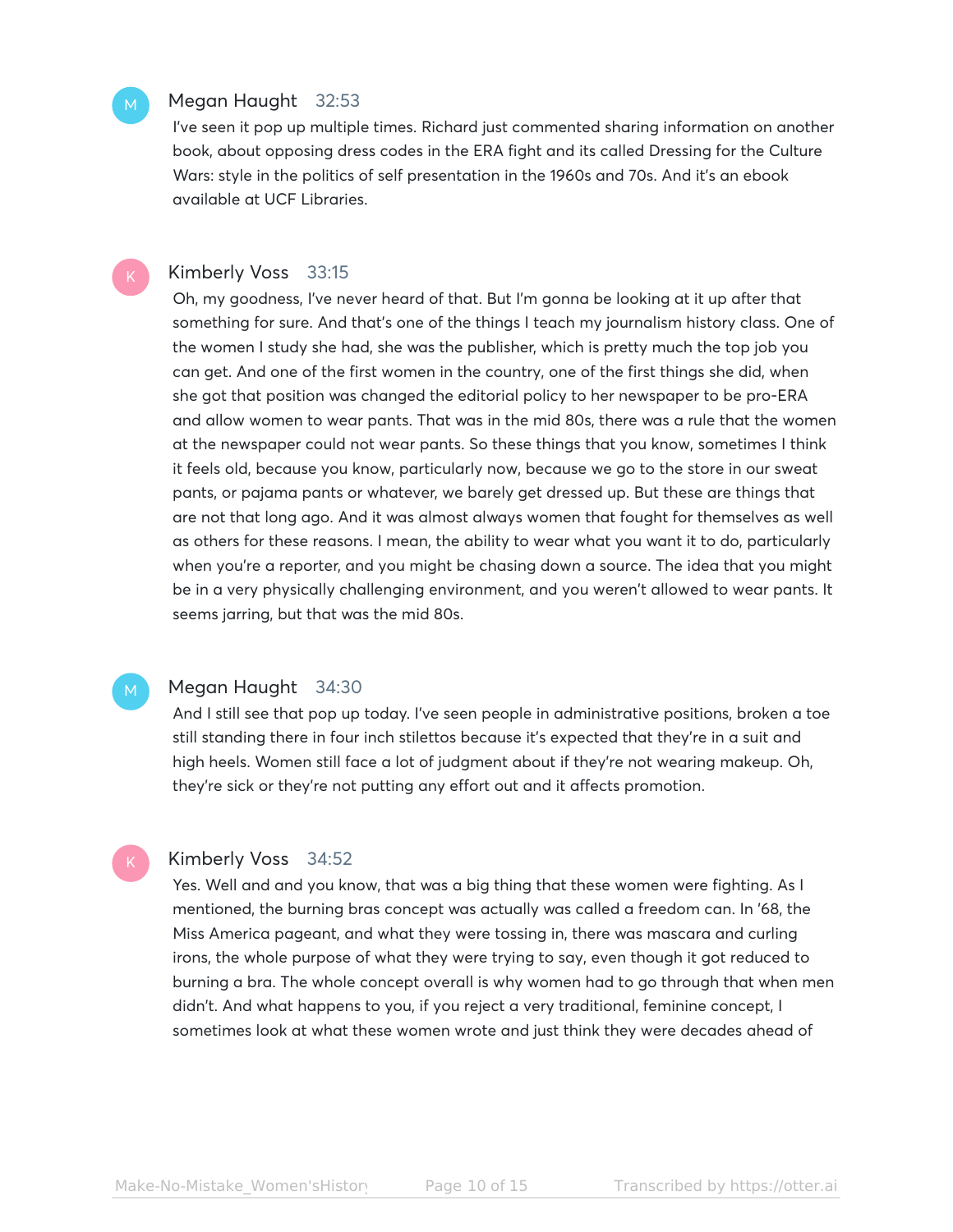their time. We can still talk about it today. But many of them, you know, were criticized, had difficult lives because of what they said, or never kind of got mainstream acceptance because they were pushing against the status quo.

# Megan Haught 35:41

Peggy MacDonald mentioned, "the cat fight concept is powerful. This reminds me of the mommy wars video features in recent recent years." And she thanks you for having a fantastic, fascinating discussion, as always,

#### Kimberly Voss 35:54

Peggy's awesome. Um, but you know, this, this has been a, it seems simplistic, but it's very powerful. If two sets of women are fighting it aloud and again, this was all men in the news media. So this was back, you know, we only have three networks to watch the evening news to get national news. It was these three white men. And their basic promise and in watching all the media clips was, well, if the women don't know what they want, what can we do about it? So focusing on the fight meant let's not look at the issues. It was about the conflict, if you will, if we focus on the conflict, we don't have to talk about things like, you know, it's not really true that women wouldn't get alimony if they got divorced. And frankly, at that time, lots of men just left the family and the woman had to work anyway. So it wasn't always a, you know, even that simplistic. What, you know, women will do in the military, bathrooms, equal pay, all those kinds of things that were important, were often not discussed, as long as the media covered was about women fighting.

# Megan Haught 37:06

And I know there are definitely examples you can find with other things like the Black Lives Matter movement and how it's covered in media, that they follow similar patterns in coverage.

#### Kimberly Voss 37:16

Exactly. I mean, the number of times since I originally wrote, studied this concept and wrote about it, you see consistently. And the challenge is, of course, how do we get beyond just the conflict? The March, the protests, because yes, that is the easiest thing to coverage. As a journalist, right, I can cover that easily. I can put my camera, I can take pictures. But why are those marches and protests happening? That's the harder part. And it's especially difficult, I think, for television reporters, when you're trying to do a story in 60 or 90 seconds. How do you get to the you know what I mean? That the details of that. But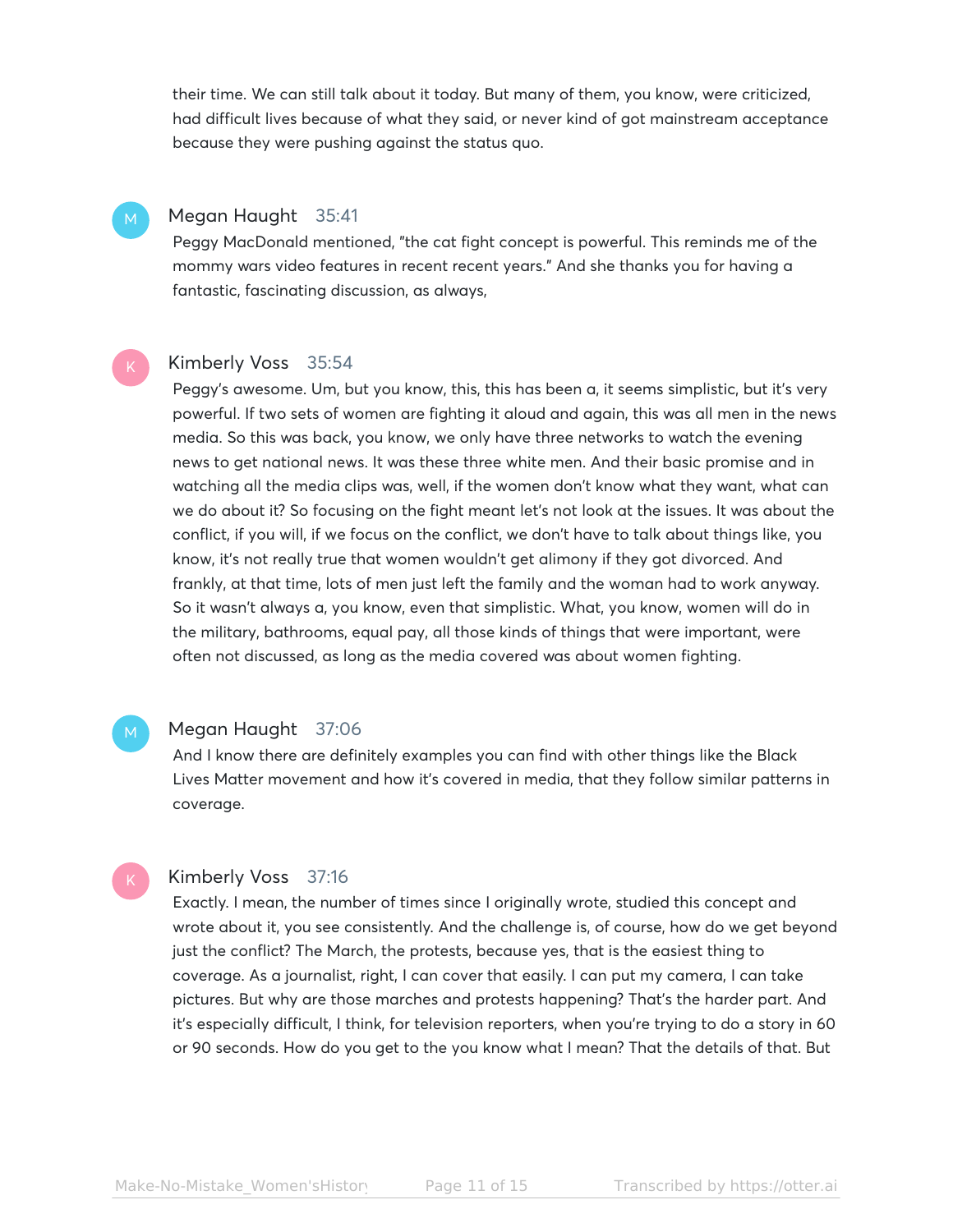when we don't do that we see the same concepts repeat and talking about the protests and the marches for Black Lives Matter, you could easily use some of the same concepts that happened in Florida for the ERA back in the 1970s.

# Megan Haught 38:18

Does anybody else have any other questions or comments they'd like to add? You can also raise your hand and I'll have you unmute yourself. The moment I'm not seeing anything else, do you know of any other works if somebody wants to read more on Lori Wilson, where we might be able to find that.

# Kimberly Voss 38:36

Other than the stuff that I've kind of worked on, um, she does have an official biography with the Florida senate Senate Office. But as I mentioned, the hard part was is that she kind of disappears by the 1980s. And so she didn't even get a funeral, even though she was so significant. Um, so I will continue writing about her. Um, I think that if folks keep an eye out for the Equal Rights Amendment in Florida, it will continue to be an issue. Oh, I'll also say one more thing. If you've been to Jetty Park, Lori Wilson was the one that fought for the funding for Jetty Park over in the Cocoa area. So whether it's the Equal Rights Amendment, what she did for Florida Parks and Recreation, she was this person that really made a difference that I think it's forgotten.

# Megan Haught 39:30

And Richard added "it's dangerous to draw historical parallels. But are there similary similarities with the fight for the ERA and the passage of the 19th amendment?"

# Kimberly Voss 39:45

In some ways, it was much more hostile for the 19th amendment. women getting the right to vote. I think it's worth mentioning. It took 75 years for women to get the right to vote. That's a long long time. And so I teach a journalism history class at UCF. And we look back at how women who fought for the right to vote were portrayed. They were often portrayed as being ugly and angry and hating men. I mean, there's a certain parallel there, it was worse than by far. But considering that the Equal Rights Amendment first came in front of Congress in 1923, it took a long time. And of course, we don't even have it yet. You know, we're coming up really, on 100 years of trying to get the Equal Rights Amendment passed. So it's actually longer than it took women to get the right to vote. But the parallels are often there. I do think that the arguments from the 1970s don't hold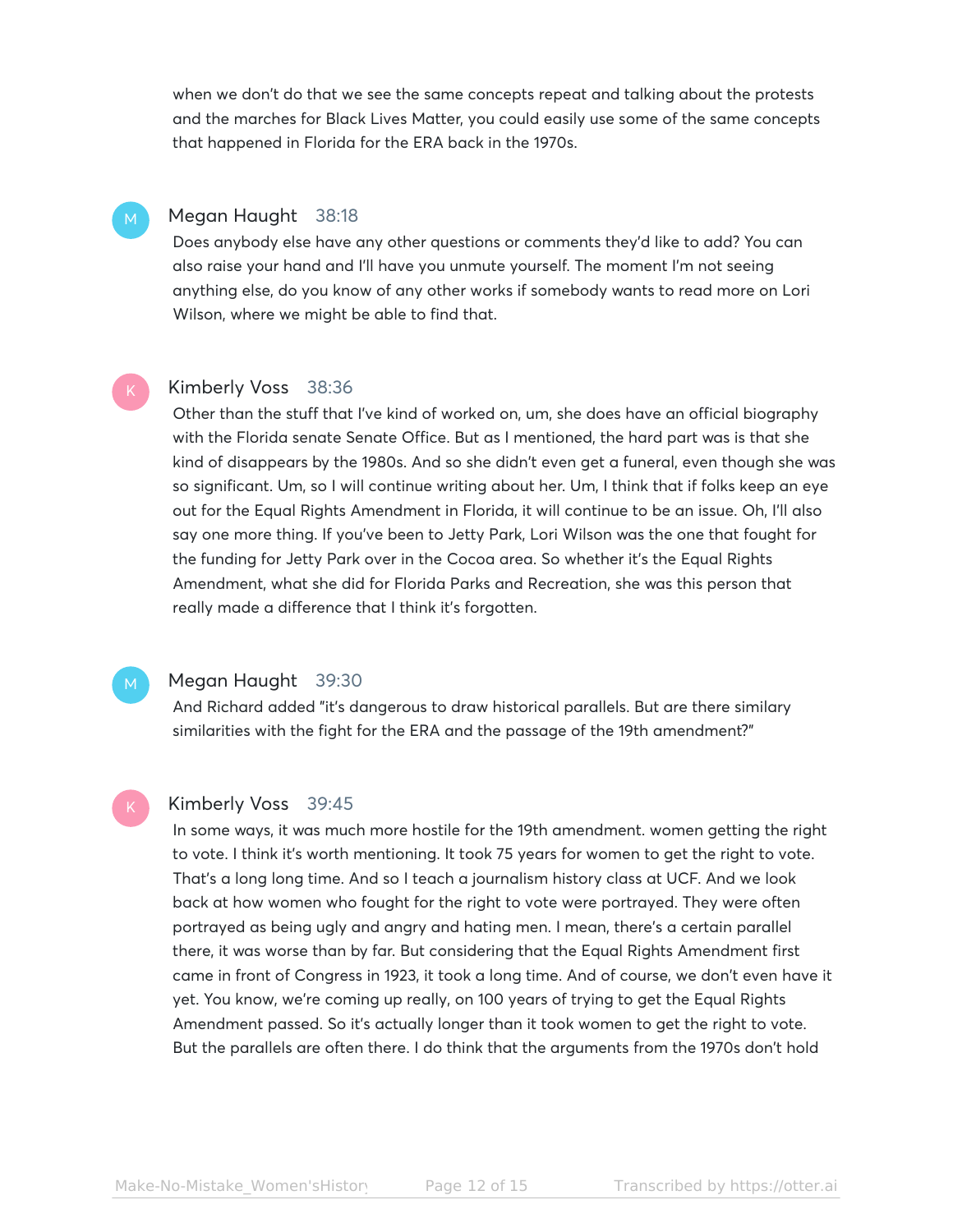water today. And so I hope that we get some more media coverage that explores the complexity, because you know, a lot of the arguments back then just don't hold water today. And if, as I said, if we have people like Scalia and Ruth Bader Ginsburg, on opposite ends of the political spectrum, both agreeing that the 14th amendment doesn't give women equal rights. I think it's worth having that debate again.



# Megan Haught 41:19

Shelley Hall, thanks you for the presentation. And she said she really enjoyed your passion and information on the topic.

Kimberly Voss 41:25 Thank you.

### Megan Haught 41:29

You were mentioning like with some of the old 70s arguments, I noticed the one at the very bottom was would allow, and it was in quotes, homosexuals, to get married and adopt children. Like, yeah, we're already good there. That's Yeah, yes. And most states, whatever. I don't mean children is an issue of some states.

# Kimberly Voss 41:49

adoption, right, unfortunately. But Supreme Court agreed right with what these women were trying to do. And again, that's, to me, that's another example of how ahead of the times these women were. And by even saying that, you know, it was a lot of pushback. It was very angry at them. And so much of what people were afraid of, again, we've lived through things and have been just fine. So it seems that if those are the reasons not to do it, I'd like to know the reasons today that this isn't being passed. And if all these other aggressive, modern countries, it's part of their constitution. It's hard for me to imagine why it's not in ours.

# Megan Haught 42:34

I noticed Richard's unmuted. Richard, did you want to add anything?



# Richard Harrison 42:39

No, I just wanted to thank Lori, uh, Kimberly for been dealing with a lot of Loris lately. Kim,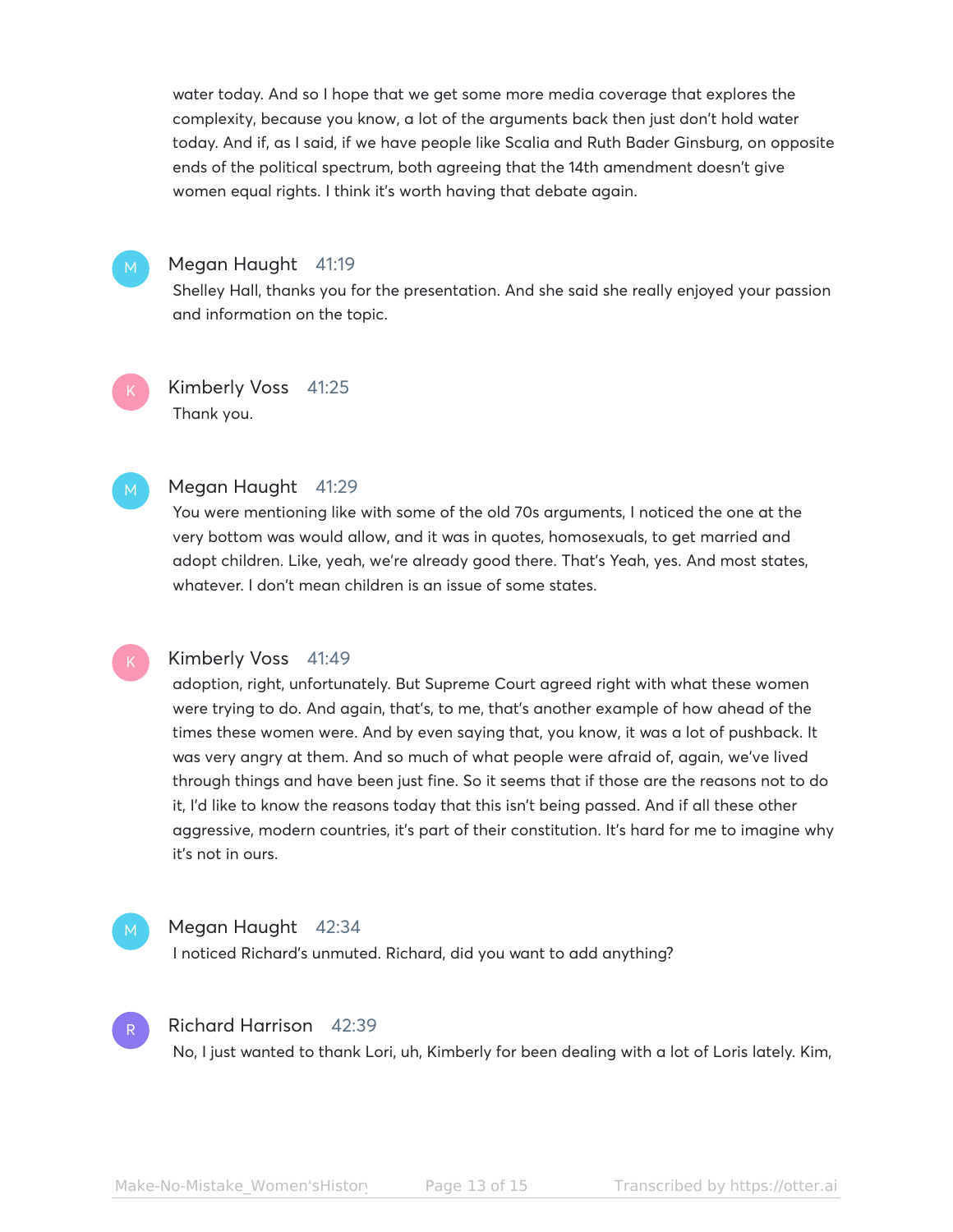thank you so much. This has been fascinating. And I didn't catch the episode from Florida Frontiers. So I will look it up online and listen to that segment.



#### Kimberly Voss 43:03

Well, thank you. Thank you for having me. I love talking about Florida women. So this is this means a lot to me too.

#### Megan Haught 43:10

And the material you've added I'll include it as links within the STARS page for this once the video is uploaded. And that also on the YouTube channel. For the YouTube channel, there will be closed captions available. And for STARS, we're going to have open captions burned into the video, because closed captions is an option for us as part of that system.



# Kimberly Voss 43:33

Awesome. And like I said, once we get off here, I will email you links to those two, so you have them.



### Megan Haught 43:39

And for anybody interested, we have all of Kim's books that are in print at the UCF Libraries. They are part of the UCF Author collection. So I think there's some on display up on the new fourth floor Reading Room. And I think a couple are still in the ARC.



#### Kimberly Voss 43:55

Well, thank you so much. I really appreciate it.



#### Megan Haught 43:57

Thank you for joining us. We love having you come into do talks and we hope we can have a bunch more in the future.

#### Kimberly Voss 44:04

Sounds great. Happy Women's History Month.